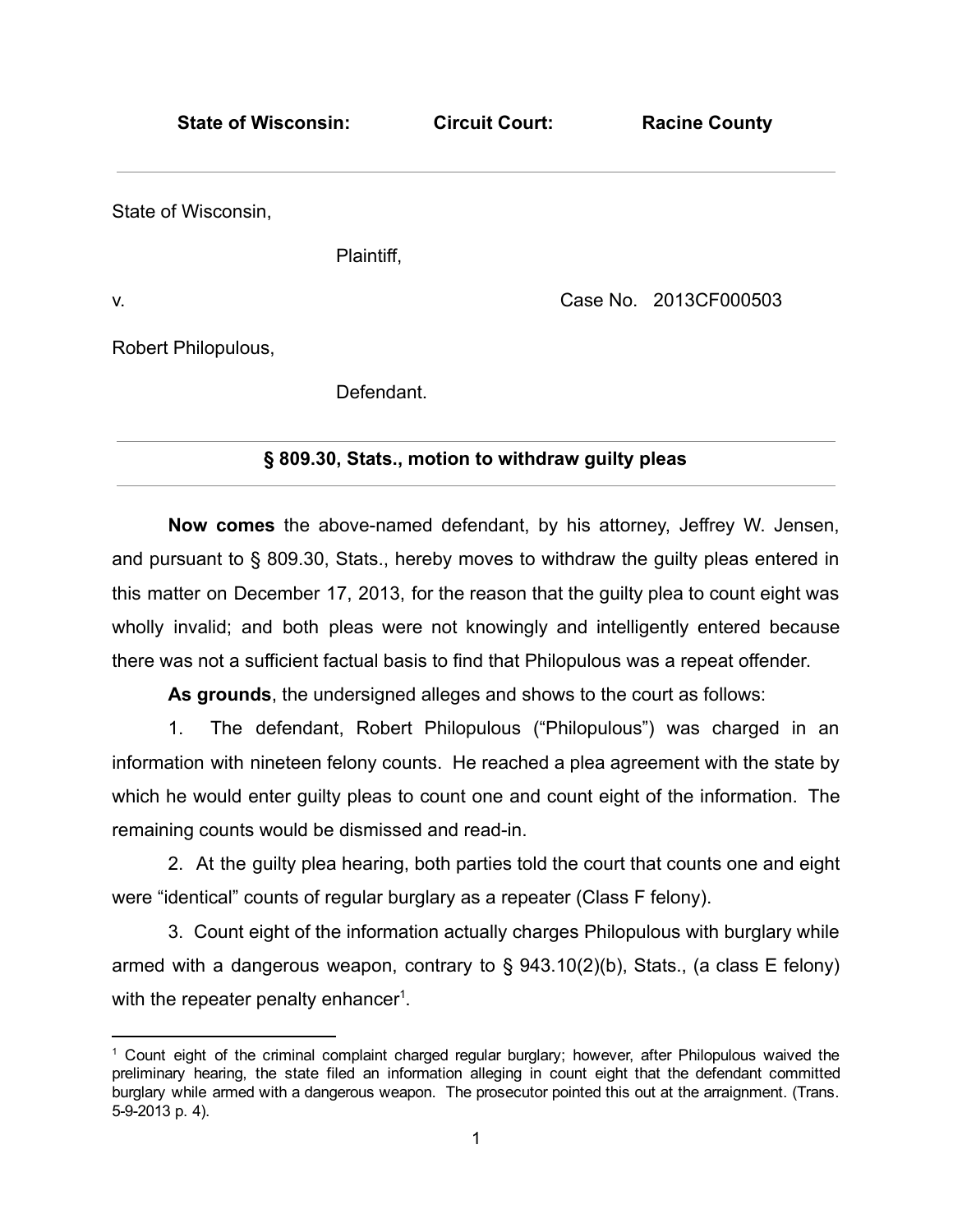4. Philopulous' guilty plea to count eight is wholly invalid because, under Wisconsin law, the court lacks competence to accept a guilty plea from a defendant to a felony charge that is not alleged in an information.

5. Moreover, as to both guilty pleas, during the guilty plea colloquy was defective in that the court did not establish a factual basis for the repeater allegation. The judge asked Philopulous whether the prior criminal convictions alleged in the complaint and the information "apply to him" (Tran.  $12-17-2013$  pp.  $7-8$ ), but the judge did not specifically ask Philopulous to admit that he was convicted of a felony, and that the date of conviction was within five years of the commission of the present offense. There were no certified judgments of conviction attached to the criminal complaint, nor was there any other proof presented concerning these convictions. Both the criminal complaint and the information allege that Philopulous was convicted of felony injury by intoxicated use of a vehicle in Racine County case number 2008CF000508. That case number is assigned to State v. Mac-Elmonzeo Benton, who was convicted of cocaine with intent to deliver.<sup>2</sup>

6. Philopulous, when he entered his guilty pleas did not know that the 2008 felony conviction alleged in the information did not apply to him...

Wherefore, it is respectfully requested that the court permit the defendant to withdraw his guilty pleas.

This motion is further based upon the attached Memorandum of Law.

Dated at Milwaukee, Wisconsin, this \_\_\_\_\_\_\_\_ day of \_\_\_\_\_\_\_\_\_\_\_\_\_\_, 2014

Law Offices of Jeffrey W. Jensen Attorneys for the Defendant

By:\_\_\_\_\_\_\_\_\_\_\_\_\_\_\_\_\_\_\_\_\_\_\_\_\_\_\_\_

Jeffrey W. Jensen State Bar No. 01012529

735 W. Wisconsin Ave. Suite 1200 Milwaukee, WI 53233

<sup>&</sup>lt;sup>2</sup> Racine County case number 2008CF000506 lists to State v. Robert Philopulous, who was convicted of felony causing injury by intoxicated use of a vehicle on September 15, 2008.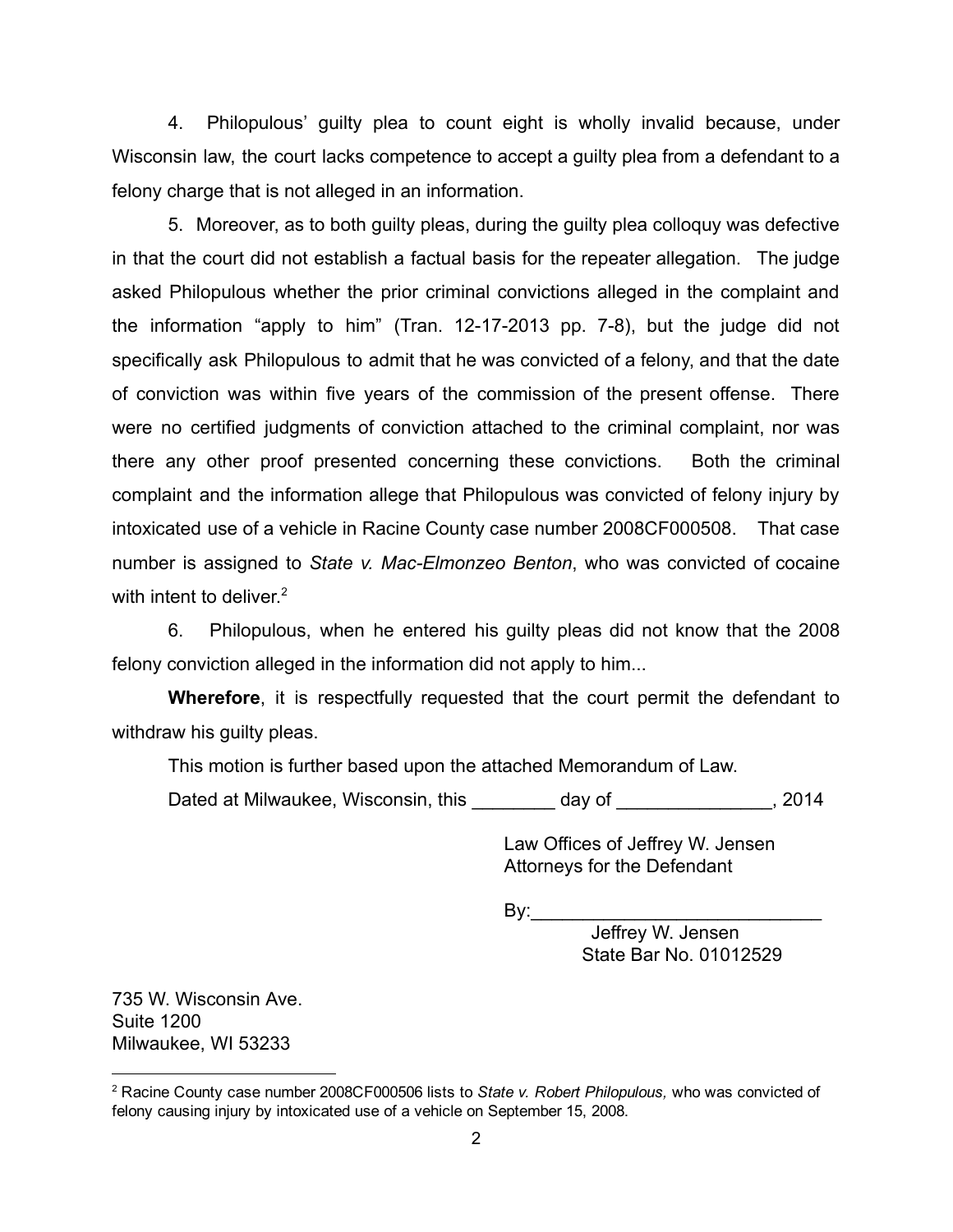414.671.9484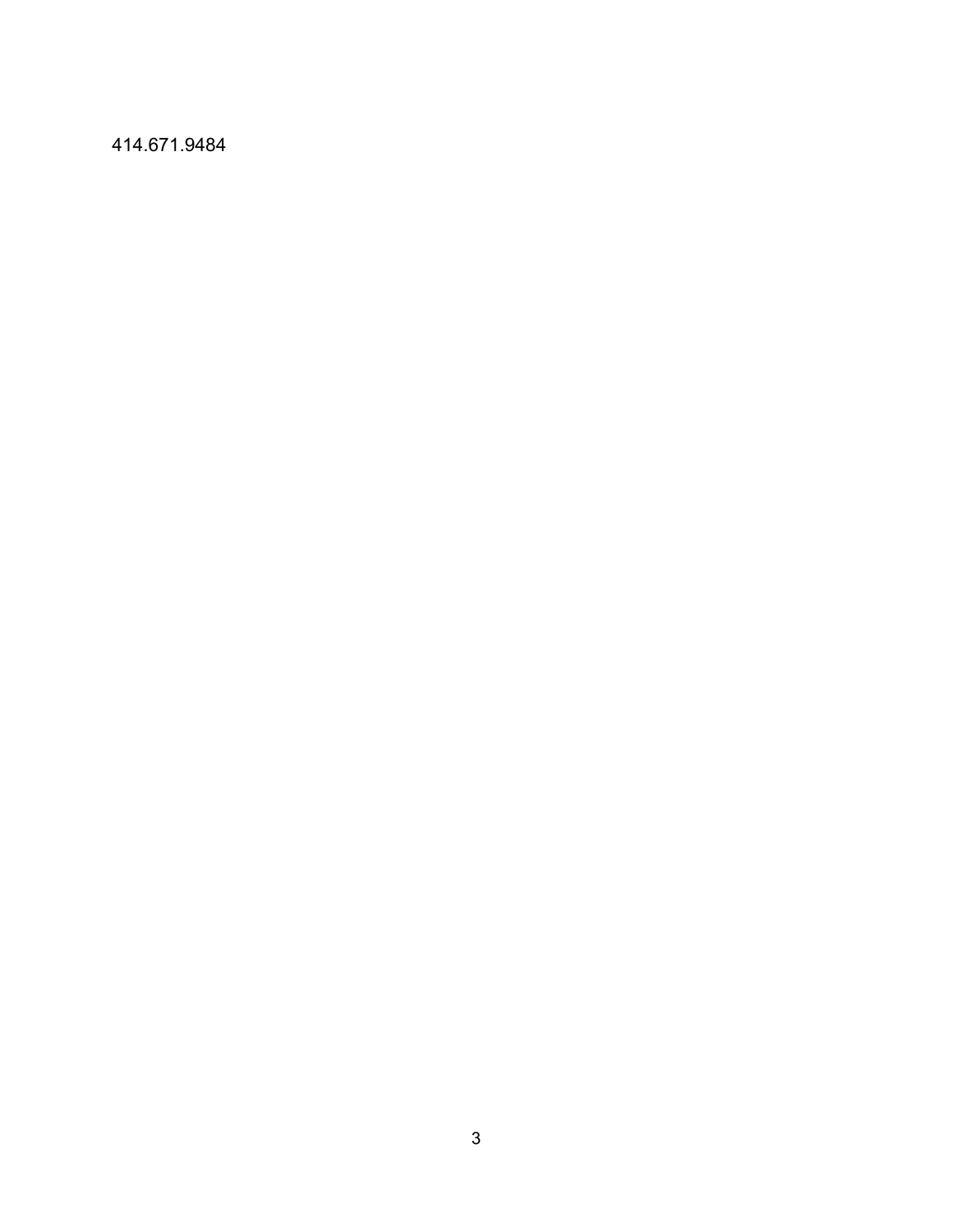State of Wisconsin: Circuit Court: Racine County State of Wisconsin, Plaintiff, v. Case No. 2013CF000503 Robert Philopulous, Defendant.

Memorandum of Law in Support of § 809.30, Stats., Motion to Withdraw Guilty **Pleas** 

# I. Philopulous's guilty plea to count eight was invalid because in count eight he was not charged with ordinary burglary.

At the plea hearing, all parties involved were under the misapprehension that Philopulous was charged with ordinary burglary as a repeater in count eight of the information. This was not the case. In count eight Philopulous was charged with burglary while armed with a dangerous weapon as a repeater. Thus, Philopulous' guilty plea to that count is wholly invalid because the court has no legal authority to accept a guilty plea to a felony offense not alleged in an information.

A defendant may only enter a guilty plea in a felony case to an offense with which he has been properly charged in an information. See, § 971.06, Stats., which provides that, "(1) A defendant charged with a criminal offense may plead as follows . . . (b) guilty." There is no legal basis for the court to accept a guilty plea from a defendant to an offense with which the defendant is not charged, even if it is to the defendant's benefit.

Thus, even though it is a less serious offense, the court's acceptance of Philopulous' guilty plea to count eight is invalid.

Moreover, there is no legal authority for the court to permit the state to amend the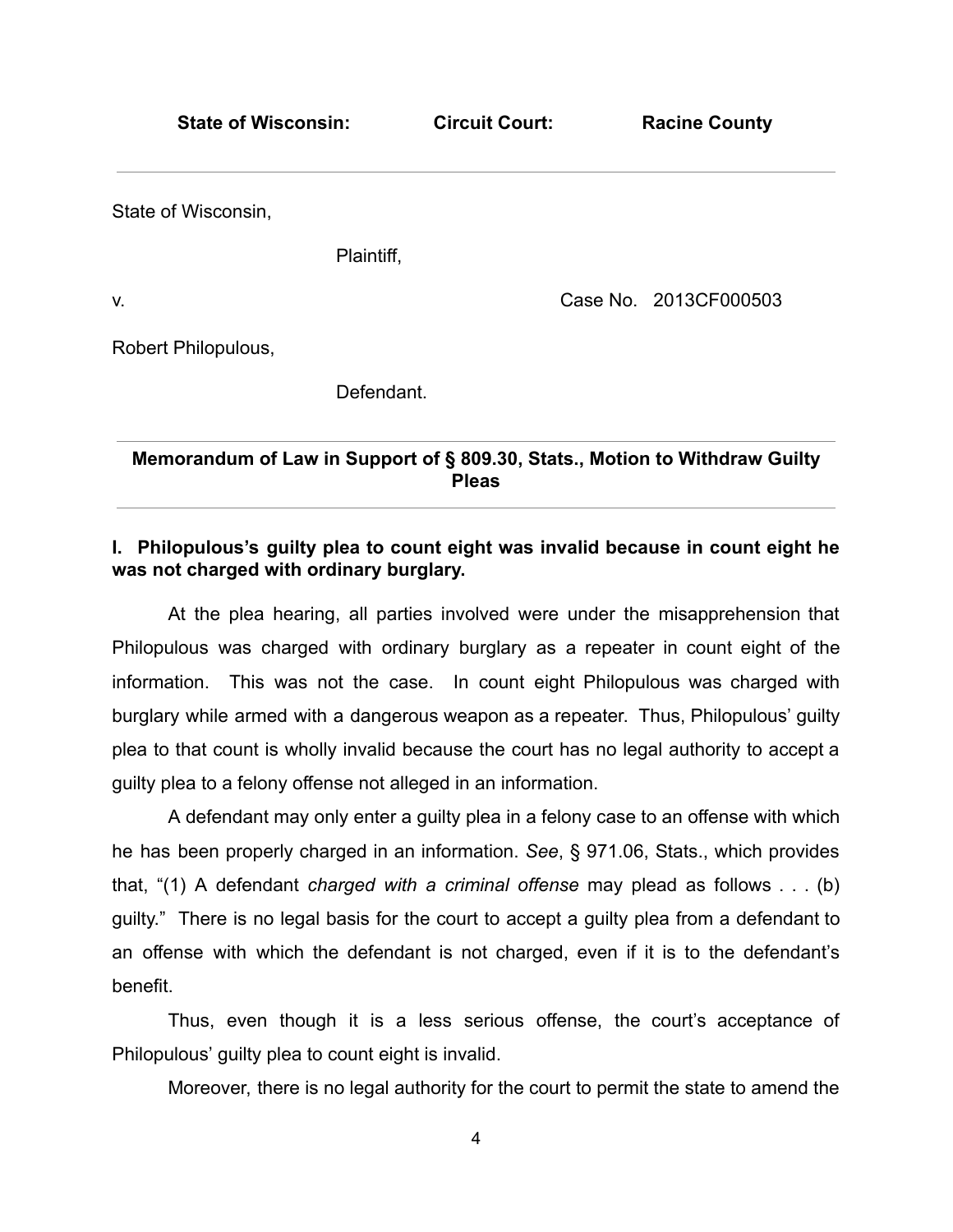information after the defendant has already pleaded guilty. § 971.29, Stats. governs the amendment of the information. Under that section, the last opportunity for the state to amendment information is after the return of the jury's verdict, and then only when there is no objection by the defendant. There is no legal authority for the state to amend the information to conform with what the parties intended at a guilty plea hearing.

Thus, Philopulous' guilty plea to count eight is invalid. It must be set aside.

## II. The guilty pleas to both count one and count eight were not knowingly and intelligently made because there was an insufficient factual basis for the repeater allegation.

In, State v. Smith, 202 Wis.2d 21, 549 N.W.2d 232, 233-234 (Wis. 1996), the court stated, "Withdrawal of a plea following sentencing is not allowed unless it is necessary to correct a manifest injustice." One of the situations where plea withdrawal is necessary to correct a manifest injustice is where the plea was entered without knowledge of the charge. State v. Trochinski, 253 Wis.2d 38, 644 N.W.2d 891 (2002).

### A. The plea colloquy was defective

The requirements for acceptance of a guilty plea are prescribed by statute. §971.08(1), Stats., provides that, "Before the court accepts a plea of guilty or no contest, it shall do all of the following: (a) Address the defendant personally and determine that the plea is made voluntarily with understanding of the nature of the charge and the potential punishment if convicted; (b) Make such inquiry as satisfies it that the defendant in fact committed the crime charged." The requirement in subsection (b) is typically referred to as the "factual basis" requirement.

A defendant seeking to withdraw his plea must show the following: (1) that the record of the plea hearing was inadequate; and, (2) sffirmatively allege that the defendant did not know the nature of the charges. If this is accomplished, the court must then conduct a hearing into whether the plea was validly entered. See, e.g., State v. Howell, 2007 WI 75, P27 (Wis. 2007)

5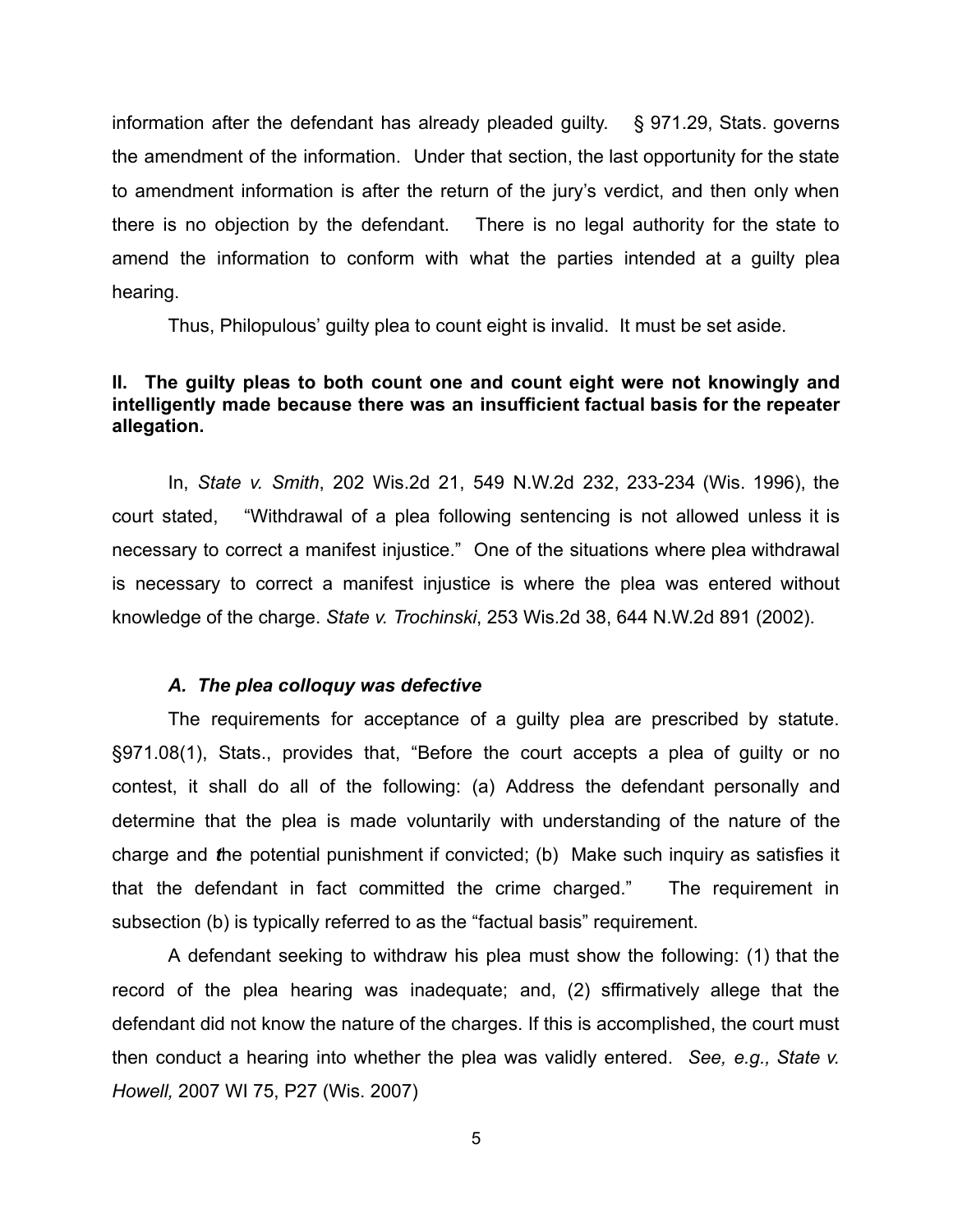Here, the record of the plea hearing was inadequate because there was not an adequate factual basis for the allegation that Philopulous was a repeat offender. The judge asked Philopulous whether the prior convictions alleged in the information "applied to him", and Philopulous said that they did; however, there was no further questioning by the court. The judge did not ask Philopulous whether, in fact, he was convicted of a felony within the five years preceding the commission of the present offense. Much less did the judge explain to Philopulous the consequences of the repeater allegation.

Concerning the repeater allegation, § 973.12, Stats. requires that:

(1) Whenever a person charged with a crime will be a repeater or a persistent repeater under s. 939.62 if convicted, any applicable prior convictions may be alleged in the complaint, indictment or information or amendments so alleging at any time before or at arraignment, and before acceptance of any plea. . . . . If the prior convictions are admitted by the defendant or proved by the state, he or she shall be subject to sentence under s. 939.62 . .

Here, Philopulous' "admission" that the offenses alleged in the complaint "applied" to him is insufficient to establish a factual basis that he is a repeater. As the court of appeals explained, concerning an admission to prior offenses:

Despite the State's suggestion, Rachwal does not stand for the proposition that a guilty plea constitutes an admission per se. In fact, the court expressly recognized that a guilty plea may not constitute an admission if the judge fails to conduct the proper questioning so as to ascertain the meaning and potential consequences of such a plea. Id. at 512, 465 N.W.2d at 497. It is well established that the admission may not by statute be inferred or made by the defendant's attorney, but rather must be a direct and specific admission by the defendant.

State v. Zimmerman, 185 Wis. 2d 549, 55556, 518 N.W.2d 303, 305 (Wis. Ct. App. 1994). The judge's colloquy with the defendant in *Zimmerman* was very similar to the colloquy in this case. Here is what the court of appeals wrote about the colloquy:

It is true that Zimmerman did admit to being convicted of aggravated battery in Texas in 1983 and did admit to the facts as stated in the criminal information. However, at no time did Zimmerman admit that the prior conviction was less than five years from the date of the present conviction. Further, he was never asked about his confinement, and there was